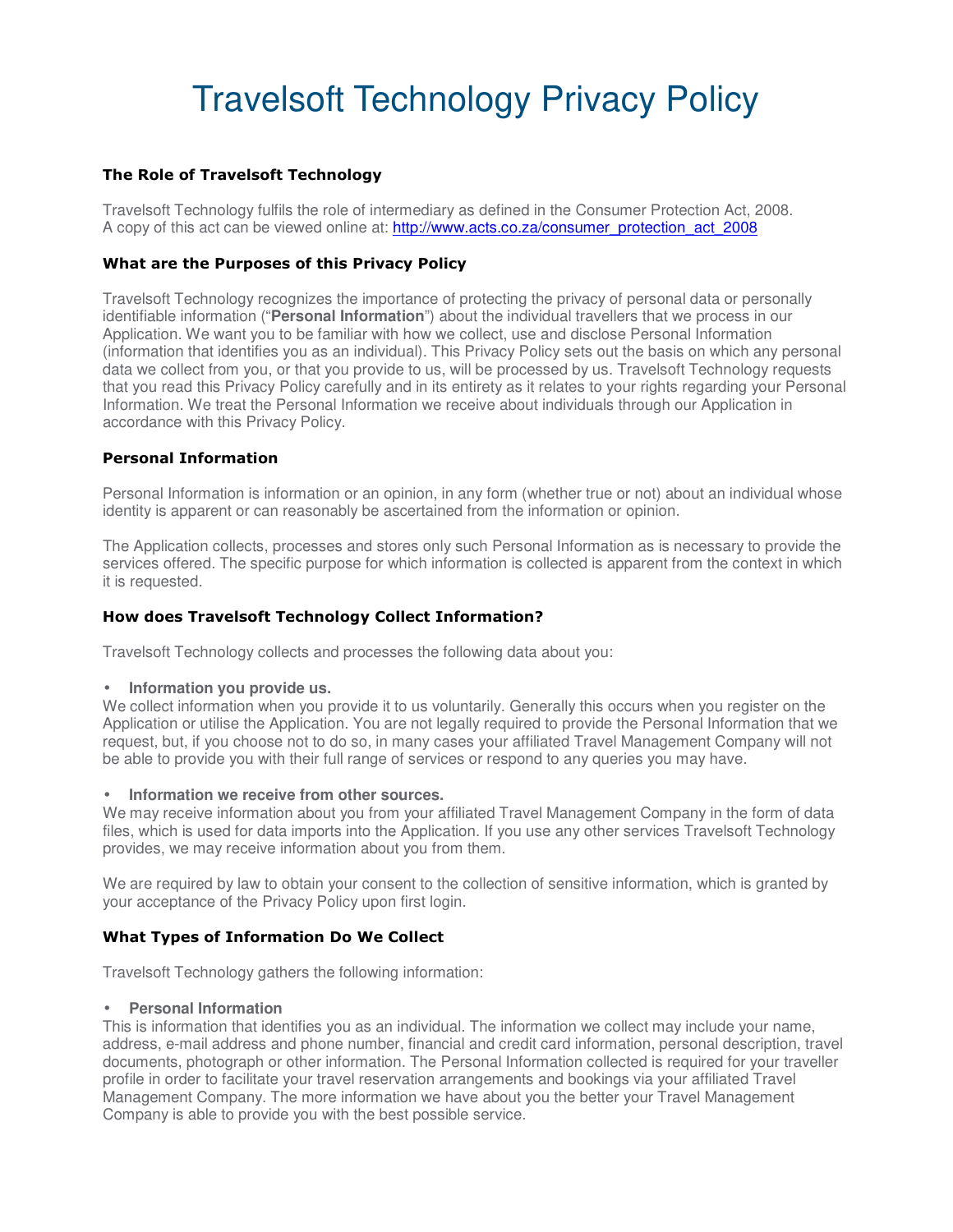#### • **Non-Personal Information**

Aggregated information about your use of the Application, including the full Uniform Resource Locators (URL) clickstream to, through and from the Application, (including date and time), page response times, download errors, length of visits to certain pages, page interaction information (such as scrolling, clicks and mouse overs), and methods used to browse away from the page.

#### • **Technical Information**

This may include your IP Address, your login information, browser type and version, time zone setting, browser plug-in types and versions, operating system and platform.

#### **How do we use Information Collected from you?**

Travelsoft Technology may use and disclose your Personal Information for the purposes for which it was collected, or for a related purpose defined in this Privacy Policy, such as any one or more of the following purposes:

- To enable us to provide you with access to and use of the Application.
- To contact you to administer and support the Application.
- To notify you about changes to our services.
- Submit to various regulatory bodies, law enforcement officials and Travel Management Companies to protect you against fraud and for related security purposes.
- Where authorized by you or by law to send you notifications that you have agreed to.
- To permit you to send messages regarding Application-related content to a valid colleague through the Application. If you wish to use this feature, you may be required to provide us with, and we may use, your colleague's e-mail address to facilitate message sending to your colleague. By using this functionality, you affirm that you are entitled to use and provide us with the recipient's name and email address for this purpose. Travelsoft Technology shall not assume any liability that may arise from sending this kind of messages to the recipients. Any resulting liability will be your responsibility as you are the person who facilitated your colleague's data. We will not to use your colleagues Personal Information for any other purpose other than to allow the email to be sent, unless we disclose such other purpose to you at the time you provide such Personal Information to us.
- For our internal business purposes, such as data analysis, audits, developing new products, enhancing our Application, improving our services, identifying usage trends and determining the effectiveness of our Application.

**Non-Personal Information**. Because Non-Personal Information does not personally identify you, we may use it for any purpose. In addition, we reserve the right to share Non Personal Information, which does not personally identify you, with your affiliated Travel Management Company, for any purpose. In some instances, we may combine Non-Personal Information with Personal Information (such as combining your name with your geographical location). If we do combine any Non-Personal Information with Personal Information, the combined information will be treated by us as Personal Information hereunder as long as it is so combined.

Other than the above, we will not disclose your Personal Information without your consent unless disclosure is either necessary to prevent a threat to life or health, authorized or required by law, reasonably necessary to enforce the law or necessary to investigate a suspected unlawful activity. Your Personal Information will remain confidential at all times.

By providing us with your Personal Information you consent to its use in accordance with this Privacy Policy.

# **Disclosure of Personal Information and Information Sharing**

Travelsoft Technology does not disclose your personal data to any third party except under approval from the affiliated Travel Management Company, as necessary to fulfill your travel arrangements and services. All data submitted to third parties will be encrypted using SSL technology and access is login & password based. The following describes the ways that any Personal Information can be disclosed:

- Personal Information data can be submitted to one or more GDS`s reservation systems.
- Personal Information data can be submitted to Corporate Booking Engines.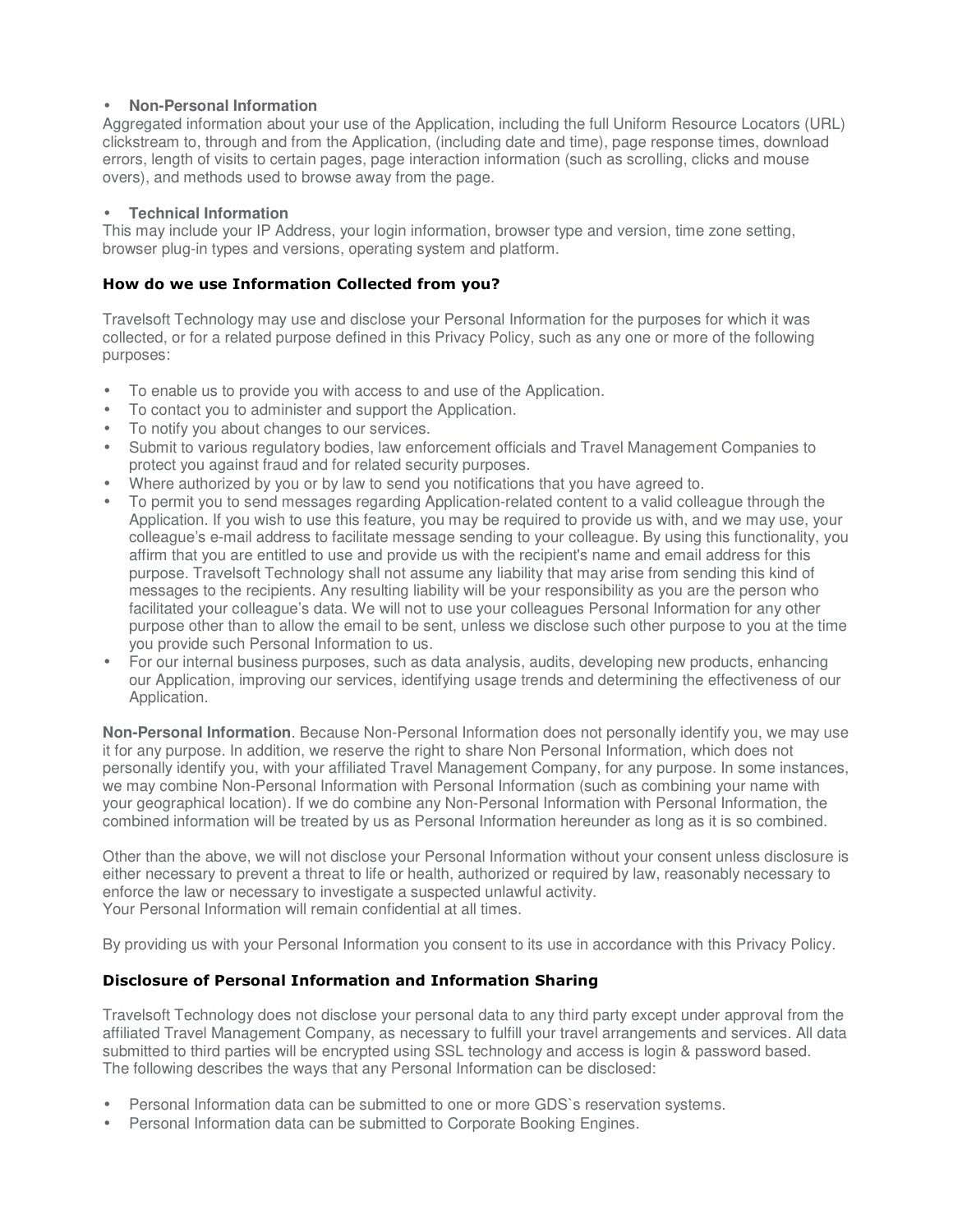- Personal Information data can be submitted to other internal Travel Management Company systems.
- Personal Information data can be submitted to secure Tokenization providers for secure data storage.

We will ensure as best we can that the received data is stored and managed by the Travel Management Company in a secured environment with the appropriate confidentiality and security measures before effecting any data disclosure, but we cannot be liable for any security or data breach on the utilization part of the Travel Management Company with regards to your data, and as such does not exercise any control over any such third parties.

We may also process and disclose Personal Information as required by law, subpoena, and regulation or when requested by government or law enforcement authorities for authentication, fraud prevention or as otherwise required or permitted by law.

Please take into account that some of the third parties, we may share Personal Information with, may be located in countries outside the South Africa, which, from a data protection perspective, may offer a nonequivalent level of protection. We will take steps reasonably necessary to ensure that your Personal Information is treated securely and in accordance with this Privacy Policy.

Travelsoft Technology will not sell or share any of the information collected, other than to parties agreed to with the your affiliated Travel Management Company. Travelsoft Technology does not disclose Personal Information to any analytic services or social network providers.

# **Data Security and Integrity**

Travelsoft Technology uses the Personal Information you provide to us only for the purposes for which it is intended and not in any way that is contrary with the purposes for which it was collected or otherwise stated in this Privacy Policy. The security of all information we receive is an important concern to us. We use reasonable organizational, technical and administrative measures to protect Personal Information under our control from loss, misuse, and unauthorized access, disclosure, alteration and destruction.

Travelsoft Technology also takes reasonable steps to keep Personal Information accurate, current, complete, and reliable, including providing mechanisms by which you can amend, update and delete your Personal Information.

We conduct periodic reviews of our data collection, storage, processing, and security measures to ensure we are only collecting, storing, and processing Personal Information that is required for our Application services. Unfortunately, no data transmission over the Internet or data storage system can be guaranteed to be 100% secure. While we make every effort to ensure the integrity and security of our infrastructure, we cannot guarantee, ensure, or warrant that our security measures will prevent illegal or unauthorized activity related to your Personal Information. Travelsoft Technology cannot under any circumstances be held liable for any loss or other damage sustained by illegal or unauthorized activity.

Travelsoft Technology currently uses security measures, such as the Secure Sockets Layers (SSL) & TLS 1.2 protocols, firewalls and 128 bit encryption techniques, and audit trails to safeguard Personal Information and unauthorized access to systems. The personally identifiable information we collect about you is stored in a protected environment with limited access. Access to servers is IP Address restricted for additional security. We maintain the above safeguards to protect the security, integrity, and privacy of these servers and your personally identifiable information.

Passwords are used to help protect your Personal Information, and it is your responsibility to keep your password confidential. Do not share such information with anyone. If you are sharing a computer with anyone you should always choose to log out before leaving a site, Application or service to protect access to your password and Personal Information from subsequent users.

Travelsoft Technology does not utilise any analytic services, embedded content or integrate with social network and sharing tools in order to further protect the integrity of your Personal Information.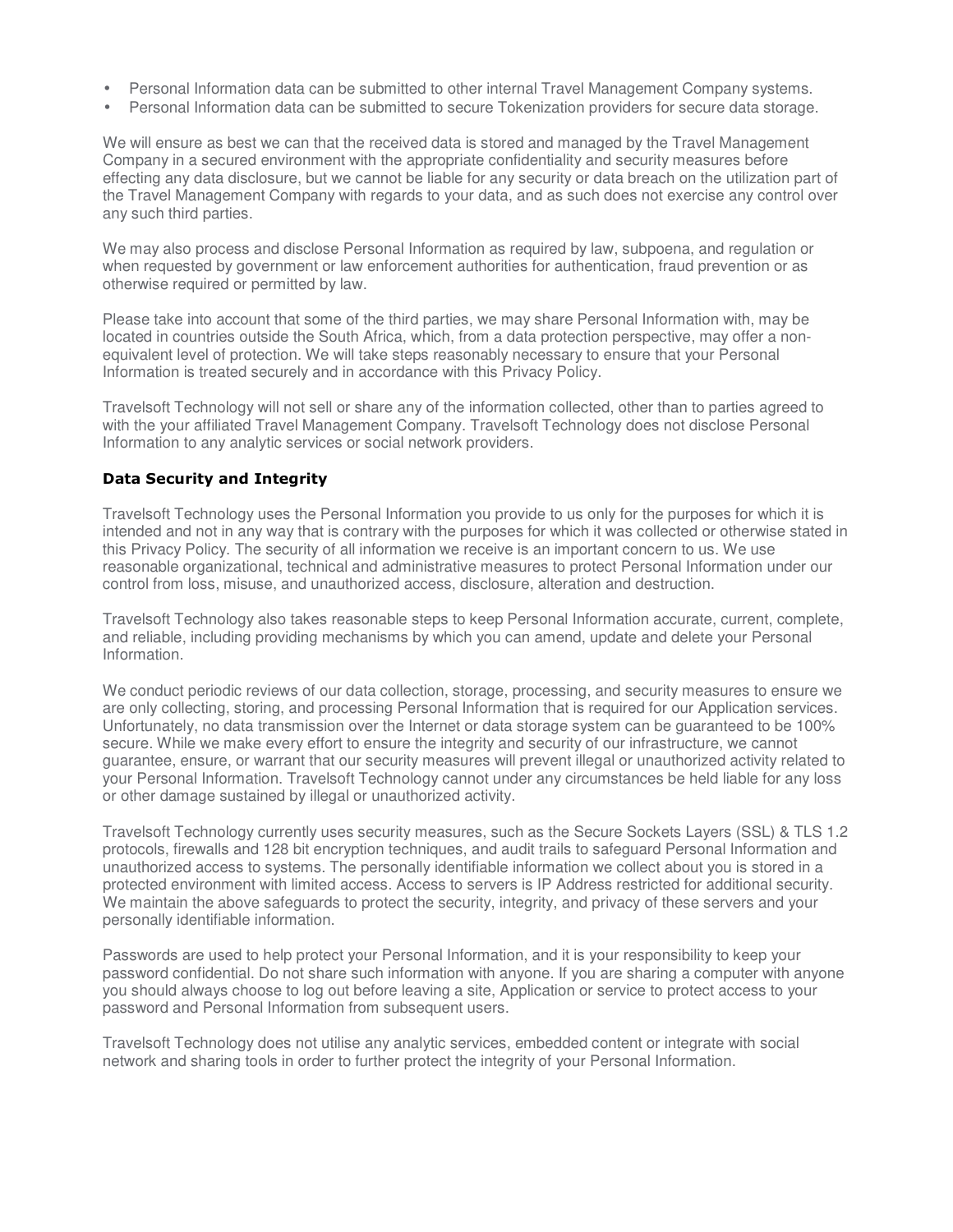# **Use of Cookies**

• What is a Cookie:

A cookie is a text-only string of information stored by your browser on your device (e.g. computer or mobile phone) when you visit a website/web Appliction. Cookies are used to make your use of the website/web Application easier as well as provide business information to the website/web Application operator.

#### • Types of Cookies:

There are session cookies and persistent cookies, as well as first party and third party cookies. Session cookies allow actions to be tracked during a single browser session. They are deleted from your device when you close the browser. Persistent cookies remain on your device between sessions and allow a website to "recognise" a user on their return and to remember their preferences, they will remain stored on your device until deleted or they reach a specified expiry date. Session and persistent cookies can be either first or third-party cookies - a first-party cookie is set by the website/web Application being visited. A thirdparty cookie is issued by a party other than website/web Application being visited.

• How we use Cookies:

The Application only uses session cookies, which cannot identify you personally.

Only **strictly necessary cookies** are used for the following purposes:

These are essential cookies that are required for the operation of the website/web Application and to allow you to use its features. They include, for example, cookies that enable you to log into secure areas of our website/web Application and carry out specific tasks, and to keep a session open after a user logs in.

# **Notifications Email Address**

When the Application generates email notifications, the From email address and Return email address used in the emails are provided to Travelsoft Technology by your affiliated Travel Management Company, and are generally a no-reply email address whereby the return mail box is not monitored. Travelsoft Technology will not be liable for any Personal Information or request not actioned in any returned email reply, nor will we use the return email address for any other purpose and will not share the return email address or content their in with anybody.

# **Opt-Out**

Travelsoft Technology does not promote, nor generate any customer surveys or marketing campaigns directly from our Application whereby your Personal Information is utilised. Our Application does cater for an indicator whereby you can Opt-In or Opt-Out to customer surveys or marketing campaigns promoted by your affiliated Travel Management Company subscribed to our Application. Whether your affiliated Travel Management Company abides by your selection is out of the control of Travelsoft Technology.

# **Data Retention**

Travelsoft Technology will retain your Personal Information for the period necessary to fulfill the purposes outlined in this Privacy Policy unless a longer retention period is required or permitted by law.

Travelsoft Technology we will not be liable for any direct or indirect loss or damages of any kind, which you may suffer as a result of the loss of your data, or any part thereof, for any reason whatsoever.

Travelsoft Technology will, unless otherwise required by law, delete all your data from our Application and Servers upon service termination between Travelsoft Technology and your affiliated Travel Management Company, unless directly instructed by the data owner to retain data for whatever reason.

# **Data Deletion**

Upon Account Deletion, Un-Subscription or by your confirmed request your data will be permanently deleted from the Application, Databases and Back Ups.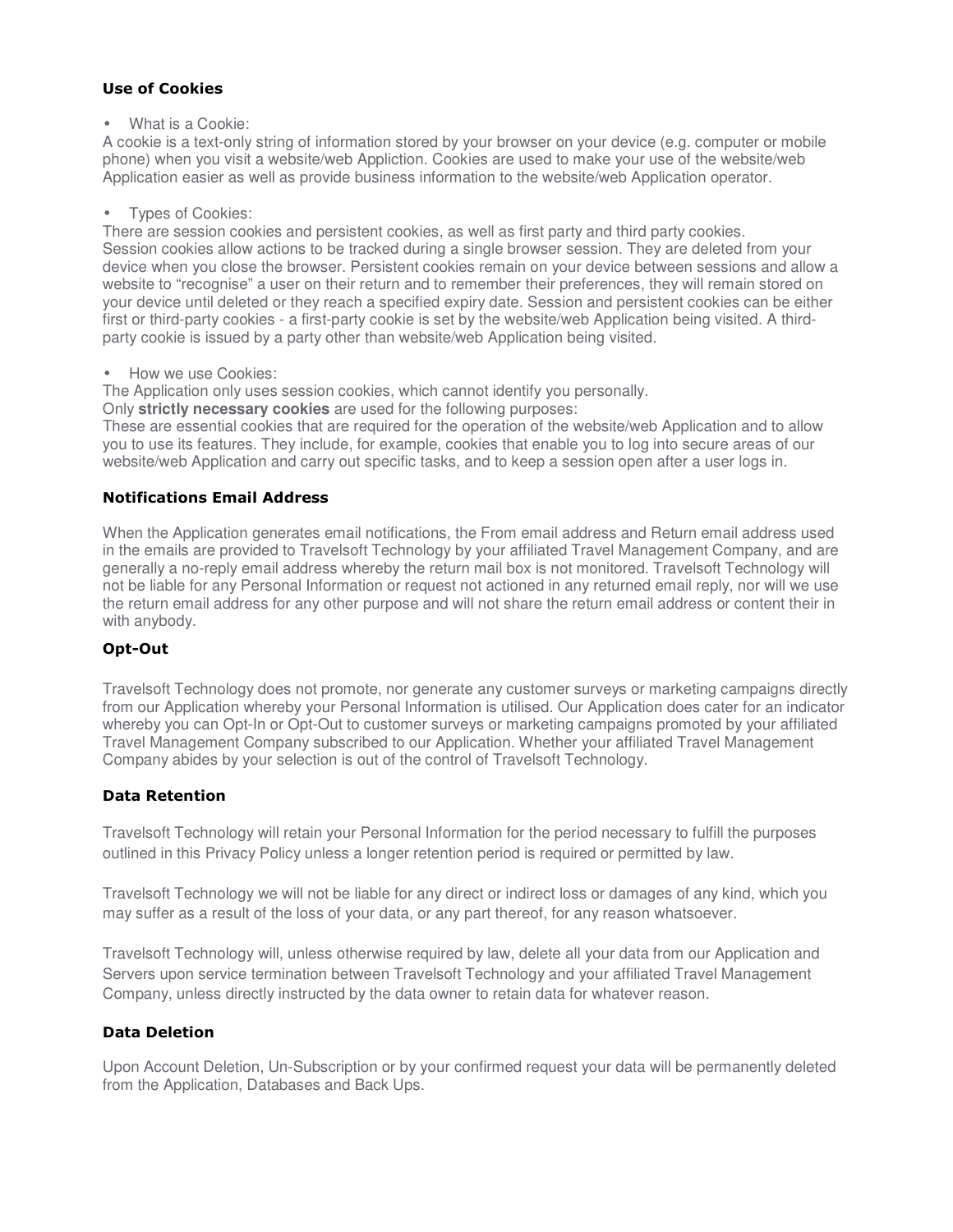#### **Data Access**

The data accessed, entered, or imported on instruction, is stored securely in a database and is only accessible to you and approved users of your organization or your affiliated Travel Management Company. An administrator will have full control over who is invited to be a user. A registration which incorporates the creation of a user name and password is required in order to gain access to the Application.

Inside and, where appropriate, your organizational users or your affiliated Travel Management Company users have the ability to view your data and may do so to ensure data quality and to diagnose potential operational problems within the Application.

It is the user's responsibility to keep their passwords safe. It is your affiliated Travel Management Company Administrator's responsibility to ensure that any users they invite to use the Application have permission to view the information stored in the Application. It is your affiliated Travel Management Company Administrator's responsibility to remove any users who should no longer have access to the Application.

You represent, warrant and undertake that when using the Application you will at all times comply with all applicable local and national laws including but not limited to those relating to privacy and the processing of personal data and other information. You agree to promptly comply with any request from Travelsoft Technology requiring you to amend, transfer and/or delete any information recorded by you on our Application. You also agree to provide us with full co-operation and assistance in relation to any complaint, notice or communication that relates directly or indirectly to the processing of personal data or other information or to your compliance with any applicable local and national laws.

You agree to indemnify Travelsoft Technology and keep us indemnified and defend us at your own expense against all costs, claims, damages or expenses incurred by Travelsoft Technology or for which we may become liable due to any failure by you (or your employees or your affiliated Travel Management Company (where applicable)) to comply with your obligations under this Privacy Policy.

If you do not consent to the data use described in this Privacy Policy, you may choose not to use the Application.

# **Data Ownership**

All data accessed, entered, stored or imported on instruction, by the users of an organisation, remains your property and Travelsoft Technology will not use nor make available for use any of this information without your permission.

# **Your Rights**

If you would like to access, review, correct, update or otherwise limit our use of your Personal Information that has been previously provided to us, you may contact us in English language via email: webserver@travelsoft.co.za

#### **Application Usage, Monitoring**

Travelsoft Technology analyzes and processes transactional data for statistical purposes. This data is used for server monitoring and software performance as well as the identification of trends, and other activities in the travel industry. Statistical data contains no user information, or data that can be linked to any specific user. Travelsoft Technology utilises the statistical data in order to better understand how our customers are using the Application so we can improve the system design and performance.

#### **Note Regarding the Use of the Application by Children**

The Application is not directed to individuals under the age of eighteen (18), and we request such individuals not to provide Personal Information through the Application.